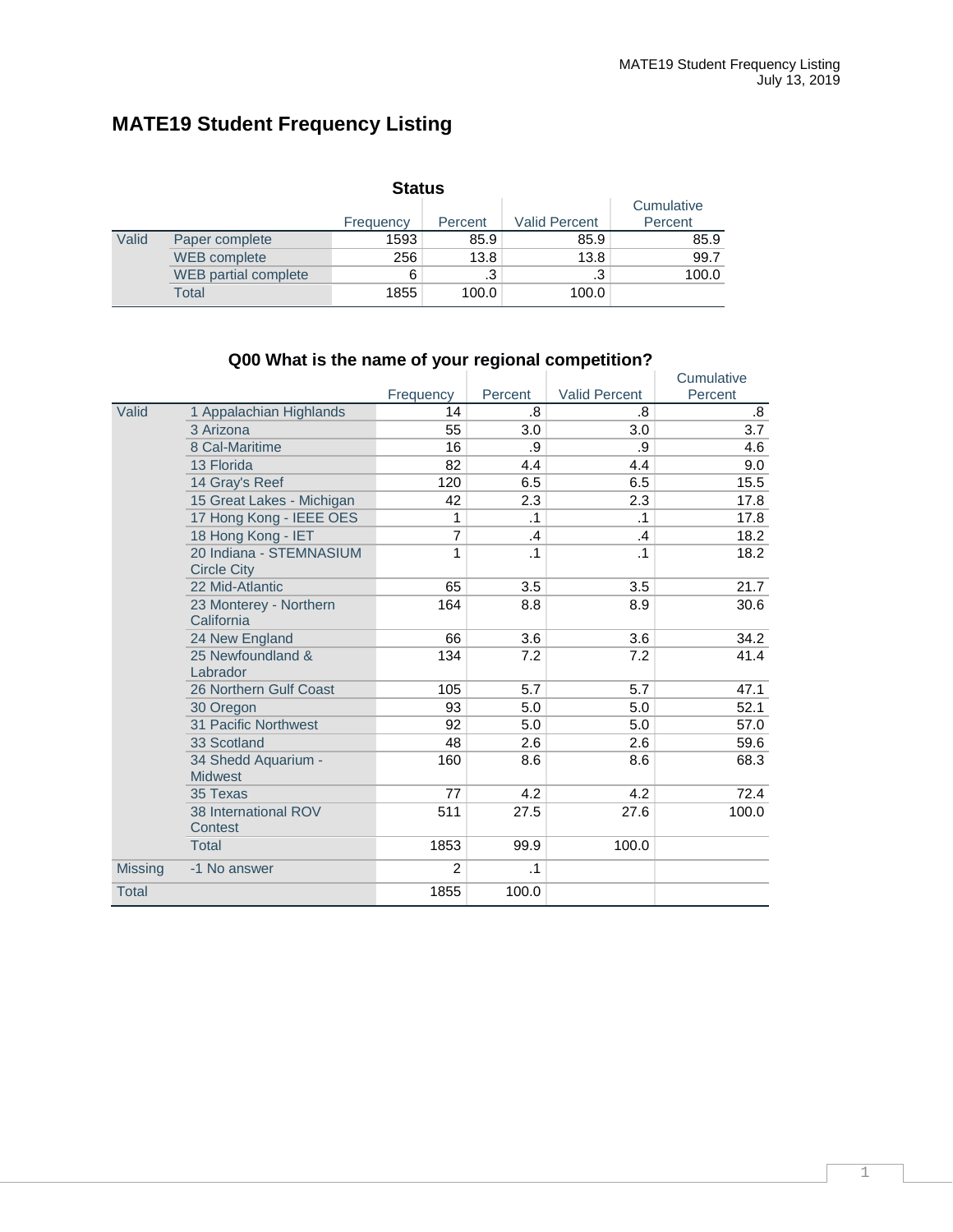|                | WILD YOU IN Y |           |         |                      |            |  |  |  |  |  |
|----------------|---------------|-----------|---------|----------------------|------------|--|--|--|--|--|
|                |               |           |         |                      | Cumulative |  |  |  |  |  |
|                |               | Frequency | Percent | <b>Valid Percent</b> | Percent    |  |  |  |  |  |
| Valid          | 1 Excellent   | 862       | 46.5    | 46.7                 | 46.7       |  |  |  |  |  |
|                | 2 Good        | 776       | 41.8    | 42.0                 | 88.7       |  |  |  |  |  |
|                | 3 Fair        | 171       | 9.2     | 9.3                  | 97.9       |  |  |  |  |  |
|                | 4 Poor        | 27        | 1.5     | 1.5                  | 99.4       |  |  |  |  |  |
|                | 5 Very poor   | 11        | .6      | .6                   | 100.0      |  |  |  |  |  |
|                | <b>Total</b>  | 1847      | 99.6    | 100.0                |            |  |  |  |  |  |
| <b>Missing</b> | -1 No answer  | 8         | .4      |                      |            |  |  |  |  |  |
| <b>Total</b>   |               | 1855      | 100.0   |                      |            |  |  |  |  |  |

## **Q01 How would you rate your experience building and competing with your ROV?**

## **Q02 Was this your first time building an ROV?**

|                |              |           |         |                      | Cumulative |
|----------------|--------------|-----------|---------|----------------------|------------|
|                |              | Frequency | Percent | <b>Valid Percent</b> | Percent    |
| Valid          | 1 Yes        | 1098      | 59.2    | 59.4                 | 59.4       |
|                | $2$ No       | 749       | 40.4    | 40.5                 | 99.9       |
|                | 11           |           | .1      | . 1                  | 100.0      |
|                | <b>Total</b> | 1848      | 99.6    | 100.0                |            |
| <b>Missing</b> | -1 No answer | 7         | .4      |                      |            |
| <b>Total</b>   |              | 1855      | 100.0   |                      |            |

## **Q03A Because of my ROV project...I know more about careers in science, technology, engineering, and math**

|                |                     |           |         |                      | Cumulative |
|----------------|---------------------|-----------|---------|----------------------|------------|
|                |                     | Frequency | Percent | <b>Valid Percent</b> | Percent    |
| Valid          | 1 Strongly agree    | 566       | 30.5    | 30.6                 | 30.6       |
|                | 2 Agree             | 862       | 46.5    | 46.6                 | 77.2       |
|                | 3 Neutral           | 352       | 19.0    | 19.0                 | 96.3       |
|                | 4 Disagree          | 54        | 2.9     | 2.9                  | 99.2       |
|                | 5 Strongly disagree | 15        | .8      | .8                   | 100.0      |
|                | <b>Total</b>        | 1849      | 99.7    | 100.0                |            |
| <b>Missing</b> | -1 No answer        | 6         | .3      |                      |            |
| <b>Total</b>   |                     | 1855      | 100.0   |                      |            |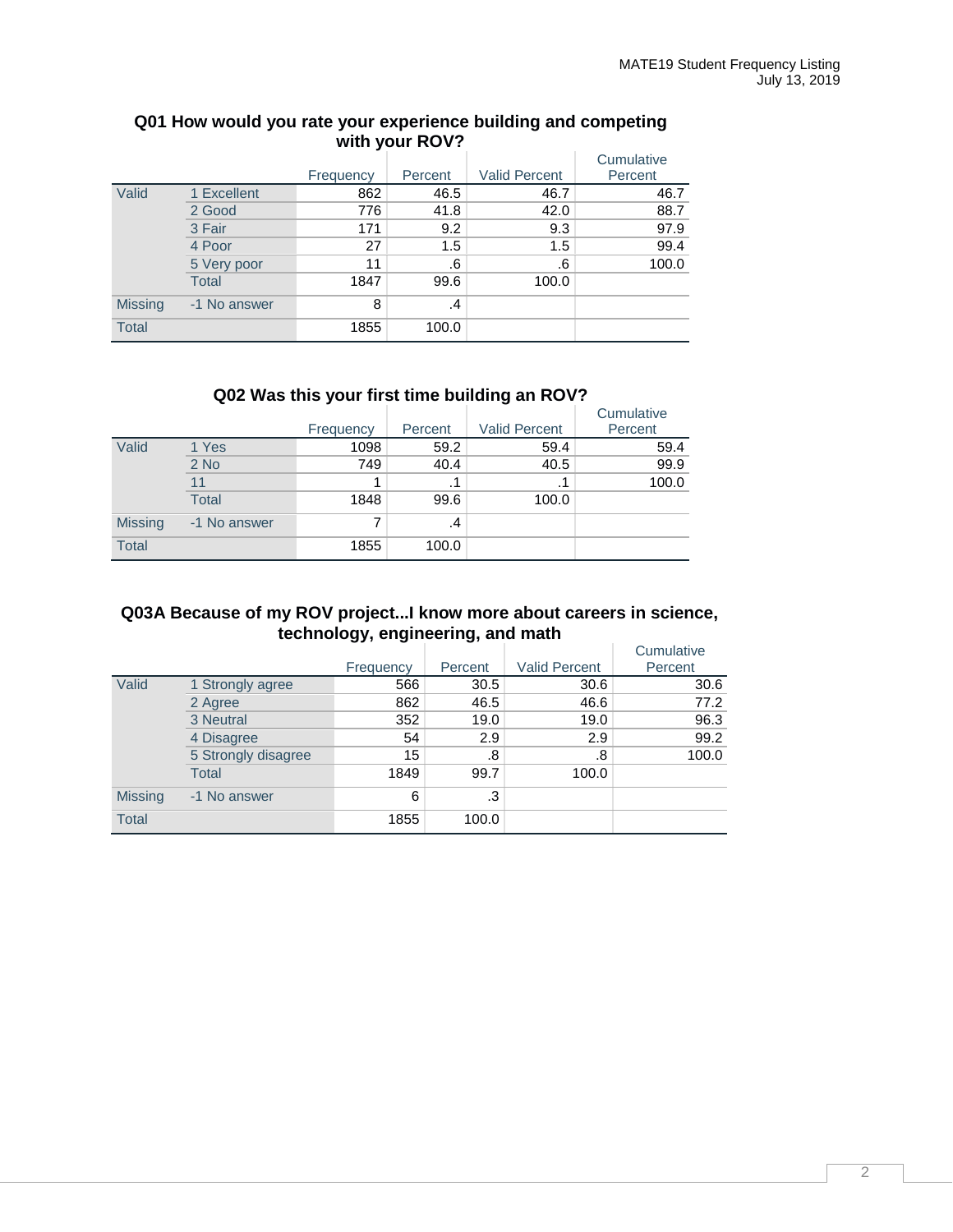|                |                     |           |         |                      | Cumulative |
|----------------|---------------------|-----------|---------|----------------------|------------|
|                |                     | Frequency | Percent | <b>Valid Percent</b> | Percent    |
| Valid          | 1 Strongly agree    | 721       | 38.9    | 39.1                 | 39.1       |
|                | 2 Agree             | 676       | 36.4    | 36.6                 | 75.7       |
|                | 3 Neutral           | 347       | 18.7    | 18.8                 | 94.5       |
|                | 4 Disagree          | 75        | 4.0     | 4.1                  | 98.6       |
|                | 5 Strongly disagree | 26        | 1.4     | 1.4                  | 100.0      |
|                | <b>Total</b>        | 1845      | 99.5    | 100.0                |            |
| <b>Missing</b> | -1 No answer        | 10        | .5      |                      |            |
| <b>Total</b>   |                     | 1855      | 100.0   |                      |            |

#### **Q03B Because of my ROV project...I am more interested in a career in science, technology, engineering, and math**

#### **Q03C Because of my ROV project...I want to learn more about science, technology, engineering, and math**

|                |                     |           |                 |                      | Cumulative |
|----------------|---------------------|-----------|-----------------|----------------------|------------|
|                |                     | Frequency | Percent         | <b>Valid Percent</b> | Percent    |
| Valid          | 1 Strongly agree    | 866       | 46.7            | 47.0                 | 47.0       |
|                | 2 Agree             | 662       | 35.7            | 35.9                 | 83.0       |
|                | 3 Neutral           | 262       | 14.1            | 14.2                 | 97.2       |
|                | 4 Disagree          | 40        | 2.2             | 2.2                  | 99.3       |
|                | 5 Strongly disagree | 12        | .6              |                      | 100.0      |
|                | <b>Total</b>        | 1842      | 99.3            | 100.0                |            |
| <b>Missing</b> | -1 No answer        | 13        | $.7\phantom{0}$ |                      |            |
| <b>Total</b>   |                     | 1855      | 100.0           |                      |            |

## **Q03D Because of my ROV project...I learned how to apply science, technology, engineering and/or math to solving real world problems**

|                |                     | Frequency | Percent | <b>Valid Percent</b> | Cumulative<br>Percent |
|----------------|---------------------|-----------|---------|----------------------|-----------------------|
| Valid          | 1 Strongly agree    | 809       | 43.6    | 43.9                 | 43.9                  |
|                | 2 Agree             | 761       | 41.0    | 41.3                 | 85.2                  |
|                | 3 Neutral           | 230       | 12.4    | 12.5                 | 97.7                  |
|                | 4 Disagree          | 32        | 1.7     | 1.7                  | 99.5                  |
|                | 5 Strongly disagree | 10        | .5      | .5                   | 100.0                 |
|                | <b>Total</b>        | 1842      | 99.3    | 100.0                |                       |
| <b>Missing</b> | -1 No answer        | 13        | .7      |                      |                       |
| <b>Total</b>   |                     | 1855      | 100.0   |                      |                       |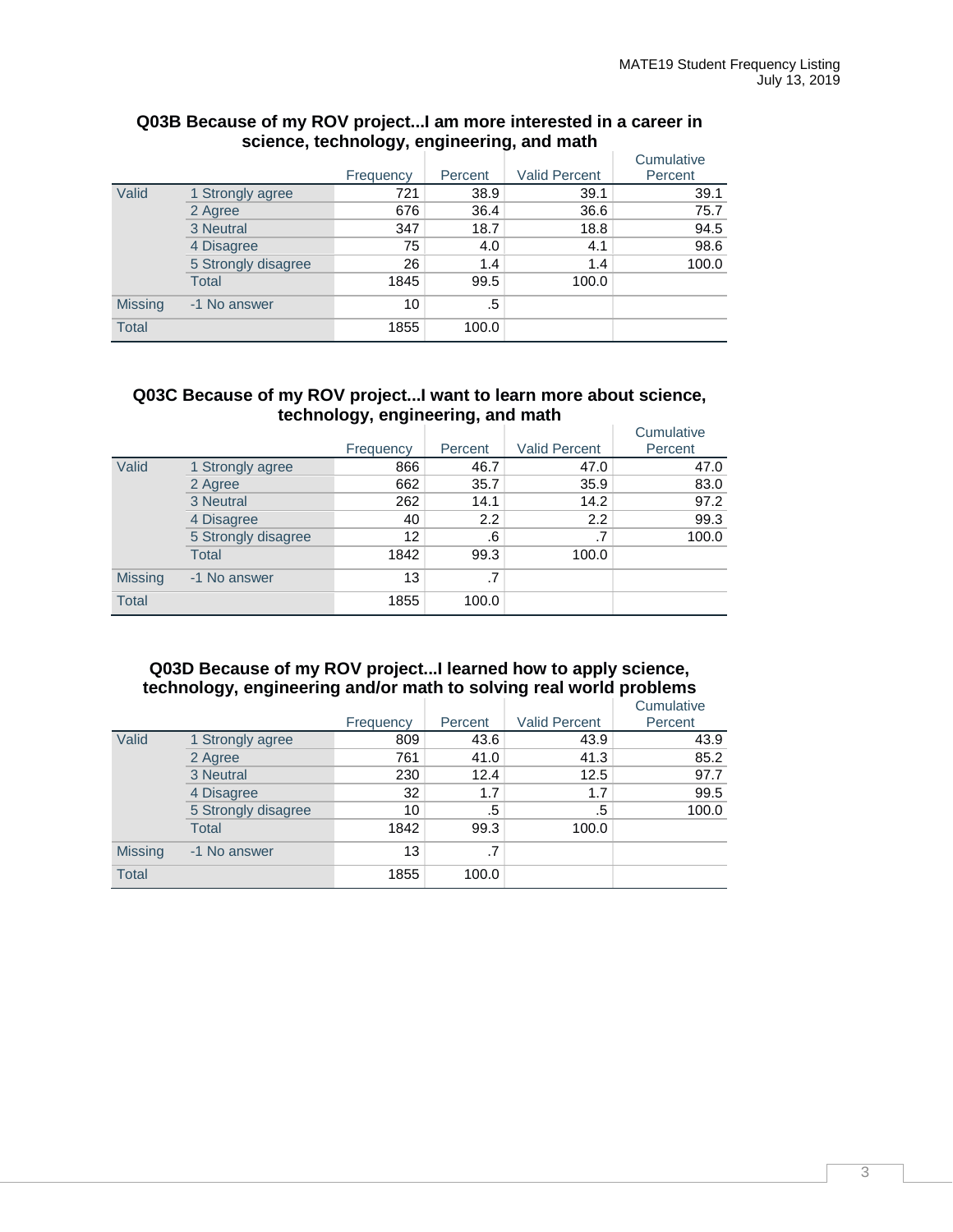|                |                     |           |         |                      | Cumulative |
|----------------|---------------------|-----------|---------|----------------------|------------|
|                |                     | Frequency | Percent | <b>Valid Percent</b> | Percent    |
| Valid          | 1 Strongly agree    | 738       | 39.8    | 40.0                 | 40.0       |
|                | 2 Agree             | 793       | 42.7    | 42.9                 | 82.9       |
|                | 3 Neutral           | 256       | 13.8    | 13.9                 | 96.8       |
|                | 4 Disagree          | 35        | 1.9     | 1.9                  | 98.6       |
|                | 5 Strongly disagree | 25        | 1.3     | 1.4                  | 100.0      |
|                | Total               | 1847      | 99.6    | 100.0                |            |
| <b>Missing</b> | -1 No answer        | 8         | .4      |                      |            |
| <b>Total</b>   |                     | 1855      | 100.0   |                      |            |

#### **Q03E Because of my ROV project...I learned how to communicate my engineering design to other people**

#### **Q04A Because of my ROV project...I am more interested in taking engineering courses**

|                |                     | Frequency | Percent | <b>Valid Percent</b> | Cumulative<br>Percent |
|----------------|---------------------|-----------|---------|----------------------|-----------------------|
| Valid          | 1 Strongly agree    | 707       | 38.1    | 38.5                 | 38.5                  |
|                | 2 Agree             | 652       | 35.1    | 35.6                 | 74.1                  |
|                | 3 Neutral           | 362       | 19.5    | 19.7                 | 93.8                  |
|                | 4 Disagree          | 94        | 5.1     | 5.1                  | 99.0                  |
|                | 5 Strongly disagree | 19        | 1.0     | 1.0                  | 100.0                 |
|                | <b>Total</b>        | 1834      | 98.9    | 100.0                |                       |
| <b>Missing</b> | -2 Partial complete | 3         | .2      |                      |                       |
|                | -1 No answer        | 18        | 1.0     |                      |                       |
|                | <b>Total</b>        | 21        | 1.1     |                      |                       |
| <b>Total</b>   |                     | 1855      | 100.0   |                      |                       |

#### **Q04B Because of my ROV project...I am more interested in taking science courses**

|                |                     | Frequency | Percent | <b>Valid Percent</b> | Cumulative<br>Percent |
|----------------|---------------------|-----------|---------|----------------------|-----------------------|
| Valid          | 1 Strongly agree    | 581       | 31.3    | 31.8                 | 31.8                  |
|                | 2 Agree             | 687       | 37.0    | 37.6                 | 69.4                  |
|                | 3 Neutral           | 445       | 24.0    | 24.4                 | 93.8                  |
|                | 4 Disagree          | 96        | 5.2     | 5.3                  | 99.0                  |
|                | 5 Strongly disagree | 18        | 1.0     | 1.0                  | 100.0                 |
|                | <b>Total</b>        | 1827      | 98.5    | 100.0                |                       |
| <b>Missing</b> | -2 Partial complete | 3         | .2      |                      |                       |
|                | -1 No answer        | 25        | 1.3     |                      |                       |
|                | Total               | 28        | 1.5     |                      |                       |
| <b>Total</b>   |                     | 1855      | 100.0   |                      |                       |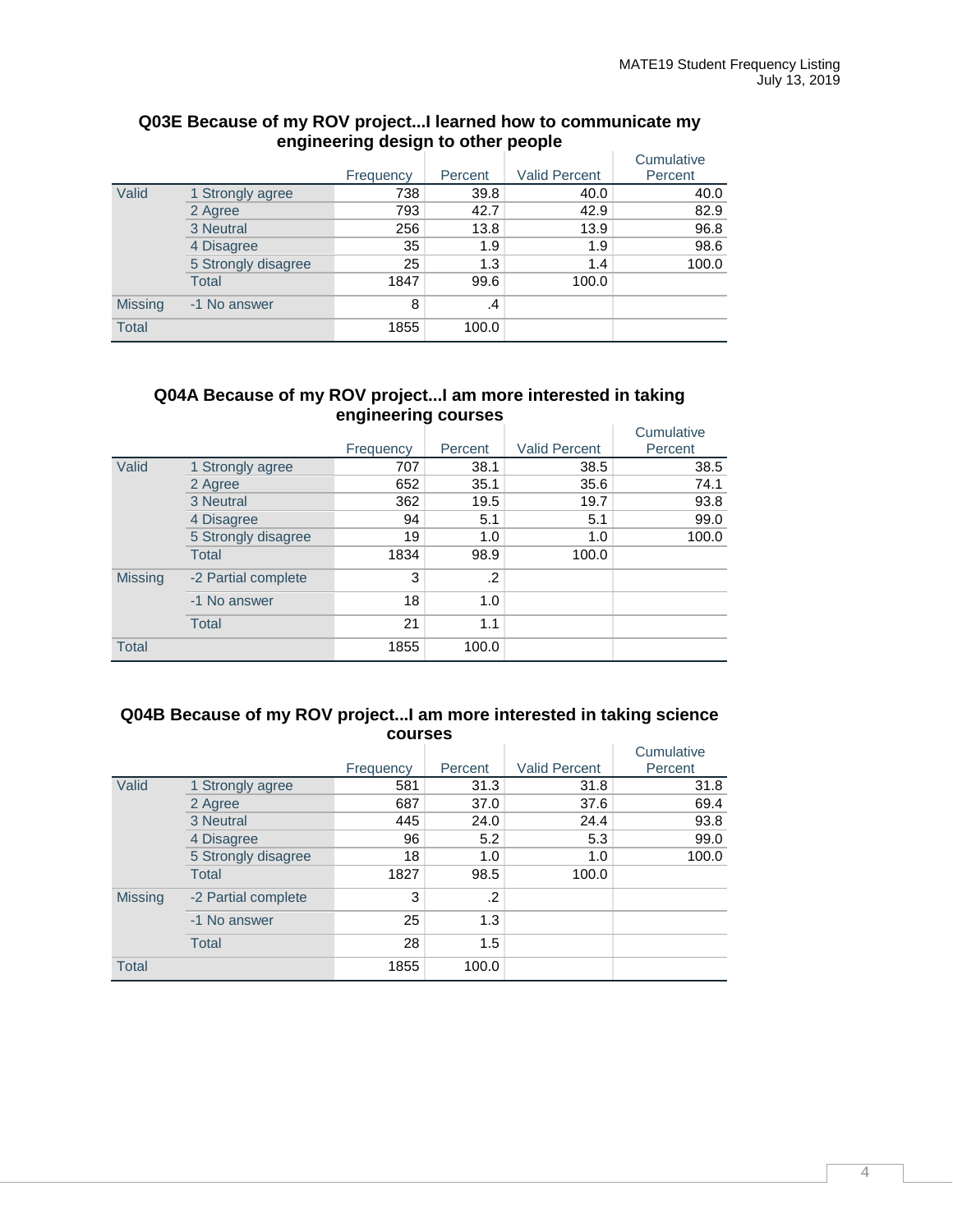| vvuı Juu       |                     |           |            |                      |            |  |  |
|----------------|---------------------|-----------|------------|----------------------|------------|--|--|
|                |                     |           |            |                      | Cumulative |  |  |
|                |                     | Frequency | Percent    | <b>Valid Percent</b> | Percent    |  |  |
| Valid          | 1 Strongly agree    | 496       | 26.7       | 27.3                 | 27.3       |  |  |
|                | 2 Agree             | 607       | 32.7       | 33.4                 | 60.6       |  |  |
|                | 3 Neutral           | 508       | 27.4       | 27.9                 | 88.5       |  |  |
|                | 4 Disagree          | 153       | 8.2        | 8.4                  | 96.9       |  |  |
|                | 5 Strongly disagree | 56        | 3.0        | 3.1                  | 100.0      |  |  |
|                | <b>Total</b>        | 1820      | 98.1       | 100.0                |            |  |  |
| <b>Missing</b> | -2 Partial complete | 3         | $\cdot$ .2 |                      |            |  |  |
|                | -1 No answer        | 32        | 1.7        |                      |            |  |  |
|                | <b>Total</b>        | 35        | 1.9        |                      |            |  |  |
| <b>Total</b>   |                     | 1855      | 100.0      |                      |            |  |  |

## **Q04C Because of my ROV project...I am more interested in taking math courses**

#### **Q04D Because of my ROV project...I am more interested in taking computer science courses**

|                |                     | Frequency | Percent | <b>Valid Percent</b> | Cumulative<br>Percent |
|----------------|---------------------|-----------|---------|----------------------|-----------------------|
| Valid          | 1 Strongly agree    | 646       | 34.8    | 35.3                 | 35.3                  |
|                | 2 Agree             | 624       | 33.6    | 34.1                 | 69.4                  |
|                | 3 Neutral           | 409       | 22.0    | 22.3                 | 91.7                  |
|                | 4 Disagree          | 113       | 6.1     | 6.2                  | 97.9                  |
|                | 5 Strongly disagree | 38        | 2.0     | 2.1                  | 100.0                 |
|                | <b>Total</b>        | 1830      | 98.7    | 100.0                |                       |
| <b>Missing</b> | -2 Partial complete | 3         | .2      |                      |                       |
|                | -1 No answer        | 22        | 1.2     |                      |                       |
|                | <b>Total</b>        | 25        | 1.3     |                      |                       |
| <b>Total</b>   |                     | 1855      | 100.0   |                      |                       |

## **Q04E Because of my ROV project...I am more interested in taking hands on classes or club activities like robotics, electronics, and shop courses**

|                |                     | Frequency | Percent          | <b>Valid Percent</b> | Cumulative<br>Percent |
|----------------|---------------------|-----------|------------------|----------------------|-----------------------|
| Valid          | 1 Strongly agree    | 961       | 51.8             | 52.6                 | 52.6                  |
|                | 2 Agree             | 585       | 31.5             | 32.0                 | 84.6                  |
|                | 3 Neutral           | 226       | 12.2             | 12.4                 | 97.0                  |
|                | 4 Disagree          | 40        | $2.2\phantom{0}$ | 2.2                  | 99.2                  |
|                | 5 Strongly disagree | 15        | .8               | .8                   | 100.0                 |
|                | <b>Total</b>        | 1827      | 98.5             | 100.0                |                       |
| <b>Missing</b> | -2 Partial complete | 3         | .2               |                      |                       |
|                | -1 No answer        | 25        | 1.3              |                      |                       |
|                | <b>Total</b>        | 28        | 1.5              |                      |                       |
| <b>Total</b>   |                     | 1855      | 100.0            |                      |                       |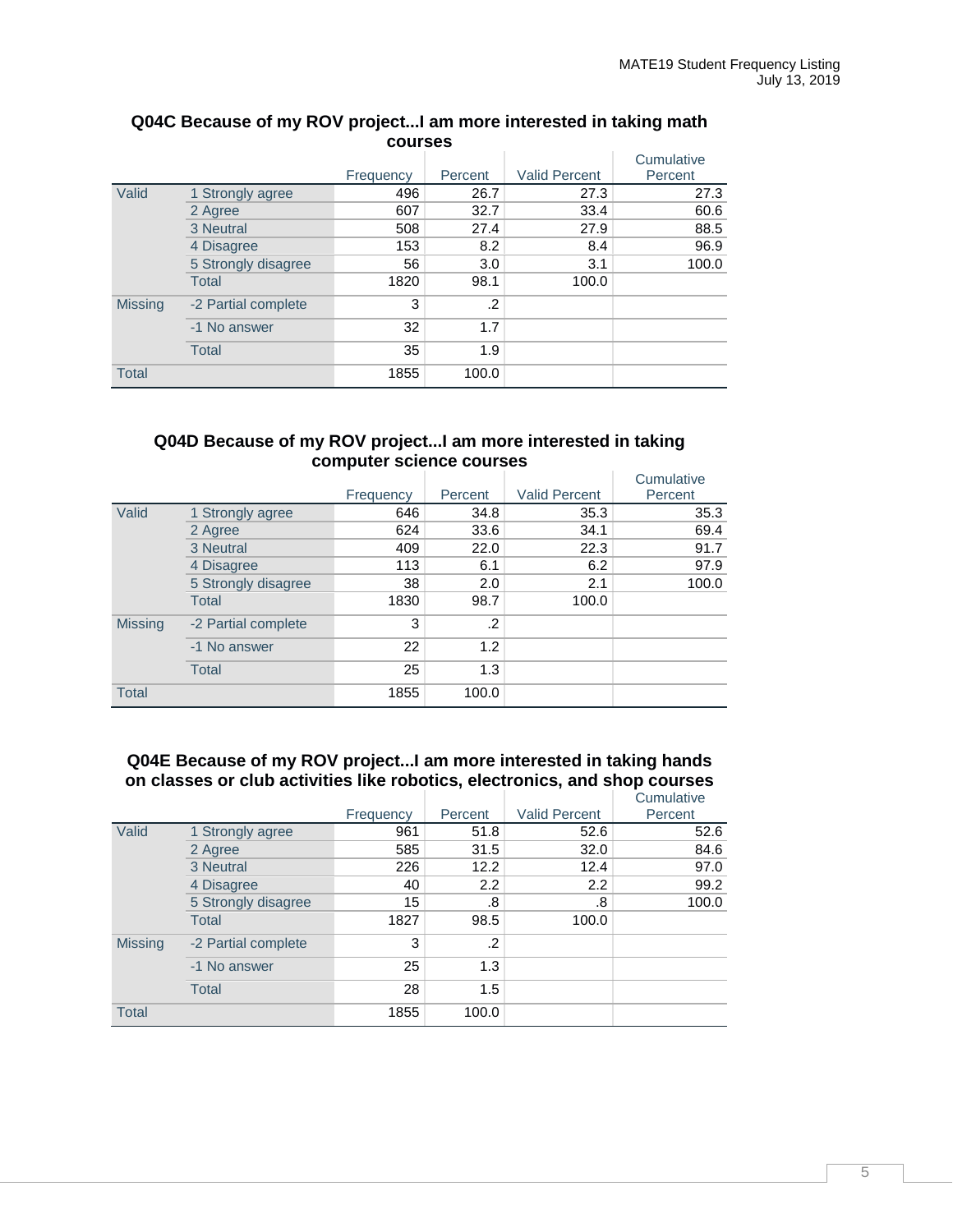|                |                     | ັ         | ີ       |                      | Cumulative |
|----------------|---------------------|-----------|---------|----------------------|------------|
|                |                     | Frequency | Percent | <b>Valid Percent</b> | Percent    |
| Valid          | 1 Strongly agree    | 910       | 49.1    | 49.7                 | 49.7       |
|                | 2 Agree             | 744       | 40.1    | 40.6                 | 90.3       |
|                | 3 Neutral           | 151       | 8.1     | 8.2                  | 98.5       |
|                | 4 Disagree          | 20        | 1.1     | 1.1                  | 99.6       |
|                | 5 Strongly disagree |           | $\cdot$ | .4                   | 100.0      |
|                | <b>Total</b>        | 1832      | 98.8    | 100.0                |            |
| <b>Missing</b> | -2 Partial complete | 3         | .2      |                      |            |
|                | -1 No answer        | 20        | 1.1     |                      |            |
|                | <b>Total</b>        | 23        | 1.2     |                      |            |
| <b>Total</b>   |                     | 1855      | 100.0   |                      |            |

## **Q05A Because of my ROV project...I increased my skills and knowledge in engineering**

## **Q05B Because of my ROV project...I increased my skills and knowledge in science**

|                |                     | Frequency | Percent | <b>Valid Percent</b> | Cumulative<br>Percent |
|----------------|---------------------|-----------|---------|----------------------|-----------------------|
| Valid          | 1 Strongly agree    | 632       | 34.1    | 34.6                 | 34.6                  |
|                | 2 Agree             | 762       | 41.1    | 41.8                 | 76.4                  |
|                | 3 Neutral           | 360       | 19.4    | 19.7                 | 96.1                  |
|                | 4 Disagree          | 62        | 3.3     | 3.4                  | 99.5                  |
|                | 5 Strongly disagree | 9         | .5      | .5                   | 100.0                 |
|                | <b>Total</b>        | 1825      | 98.4    | 100.0                |                       |
| <b>Missing</b> | -2 Partial complete | 3         | $\cdot$ |                      |                       |
|                | -1 No answer        | 27        | 1.5     |                      |                       |
|                | Total               | 30        | 1.6     |                      |                       |
| <b>Total</b>   |                     | 1855      | 100.0   |                      |                       |

## **Q05C Because of my ROV project...I increased my skills and knowledge in math**

|                |                     | Frequency | Percent | <b>Valid Percent</b> | Cumulative<br>Percent |
|----------------|---------------------|-----------|---------|----------------------|-----------------------|
| Valid          | 1 Strongly agree    | 516       | 27.8    | 28.3                 | 28.3                  |
|                | 2 Agree             | 610       | 32.9    | 33.4                 | 61.7                  |
|                | 3 Neutral           | 523       | 28.2    | 28.7                 | 90.4                  |
|                | 4 Disagree          | 143       | 7.7     | 7.8                  | 98.2                  |
|                | 5 Strongly disagree | 33        | 1.8     | 1.8                  | 100.0                 |
|                | Total               | 1825      | 98.4    | 100.0                |                       |
| <b>Missing</b> | -2 Partial complete | 3         | .2      |                      |                       |
|                | -1 No answer        | 27        | 1.5     |                      |                       |
|                | Total               | 30        | 1.6     |                      |                       |
| <b>Total</b>   |                     | 1855      | 100.0   |                      |                       |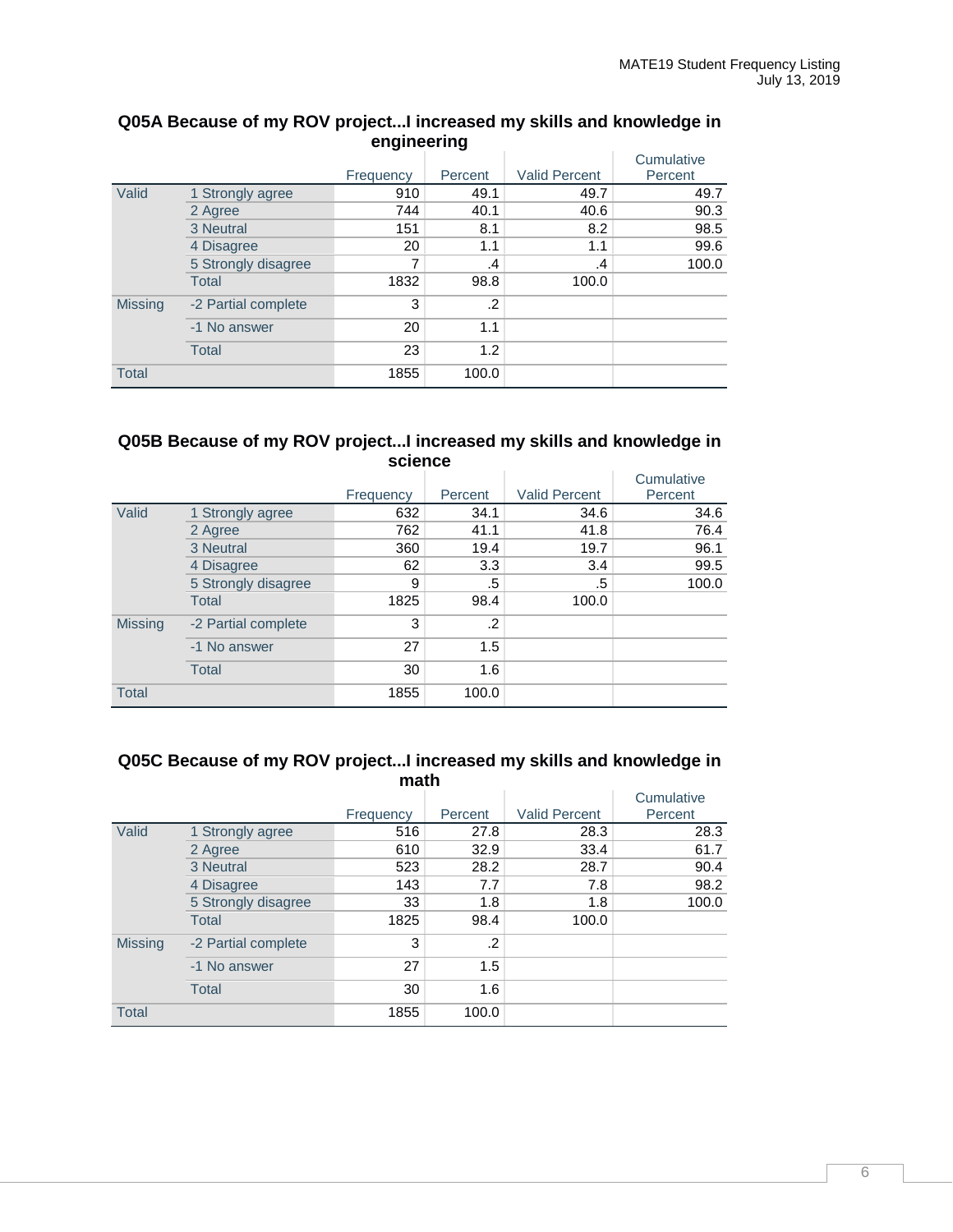|                |                     |           | Percent | <b>Valid Percent</b> | Cumulative<br>Percent |
|----------------|---------------------|-----------|---------|----------------------|-----------------------|
|                |                     | Frequency |         |                      |                       |
| Valid          | 1 Strongly agree    | 882       | 47.5    | 48.5                 | 48.5                  |
|                | 2 Agree             | 717       | 38.7    | 39.4                 | 87.9                  |
|                | 3 Neutral           | 193       | 10.4    | 10.6                 | 98.5                  |
|                | 4 Disagree          | 19        | 1.0     | 1.0                  | 99.5                  |
|                | 5 Strongly disagree | 9         | .5      | .5                   | 100.0                 |
|                | <b>Total</b>        | 1820      | 98.1    | 100.0                |                       |
| <b>Missing</b> | -2 Partial complete | 3         | $\cdot$ |                      |                       |
|                | -1 No answer        | 32        | 1.7     |                      |                       |
|                | <b>Total</b>        | 35        | 1.9     |                      |                       |
| <b>Total</b>   |                     | 1855      | 100.0   |                      |                       |

## **Q05D Because of my ROV project...I increased my skills and knowledge in technology**

#### **Q05E Because of my ROV project...I know more about the competition theme: Innovations for Inshore**

|                |                     | Frequency | Percent | <b>Valid Percent</b> | Cumulative<br>Percent |
|----------------|---------------------|-----------|---------|----------------------|-----------------------|
| Valid          | 1 Strongly agree    | 730       | 39.4    | 40.2                 | 40.2                  |
|                | 2 Agree             | 717       | 38.7    | 39.5                 | 79.7                  |
|                | 3 Neutral           | 286       | 15.4    | 15.8                 | 95.5                  |
|                | 4 Disagree          | 56        | 3.0     | 3.1                  | 98.6                  |
|                | 5 Strongly disagree | 26        | 1.4     | 1.4                  | 100.0                 |
|                | <b>Total</b>        | 1815      | 97.8    | 100.0                |                       |
| <b>Missing</b> | -2 Partial complete | 3         | $\cdot$ |                      |                       |
|                | -1 No answer        | 37        | 2.0     |                      |                       |
|                | <b>Total</b>        | 40        | 2.2     |                      |                       |
| <b>Total</b>   |                     | 1855      | 100.0   |                      |                       |

|                |                     | Frequency | Percent | <b>Valid Percent</b> | Cumulative<br>Percent |
|----------------|---------------------|-----------|---------|----------------------|-----------------------|
| Valid          | 1 Strongly agree    | 749       | 40.4    | 40.9                 | 40.9                  |
|                | 2 Agree             | 824       | 44.4    | 45.0                 | 85.8                  |
|                | 3 Neutral           | 224       | 12.1    | 12.2                 | 98.0                  |
|                | 4 Disagree          | 26        | 1.4     | 1.4                  | 99.5                  |
|                | 5 Strongly disagree | 10        | .5      | .5                   | 100.0                 |
|                | <b>Total</b>        | 1833      | 98.8    | 100.0                |                       |
| <b>Missing</b> | -2 Partial complete | 3         | .2      |                      |                       |
|                | -1 No answer        | 19        | 1.0     |                      |                       |
|                | <b>Total</b>        | 22        | 1.2     |                      |                       |
| <b>Total</b>   |                     | 1855      | 100.0   |                      |                       |

## **Q06A Because of my ROV project...I am a better team member**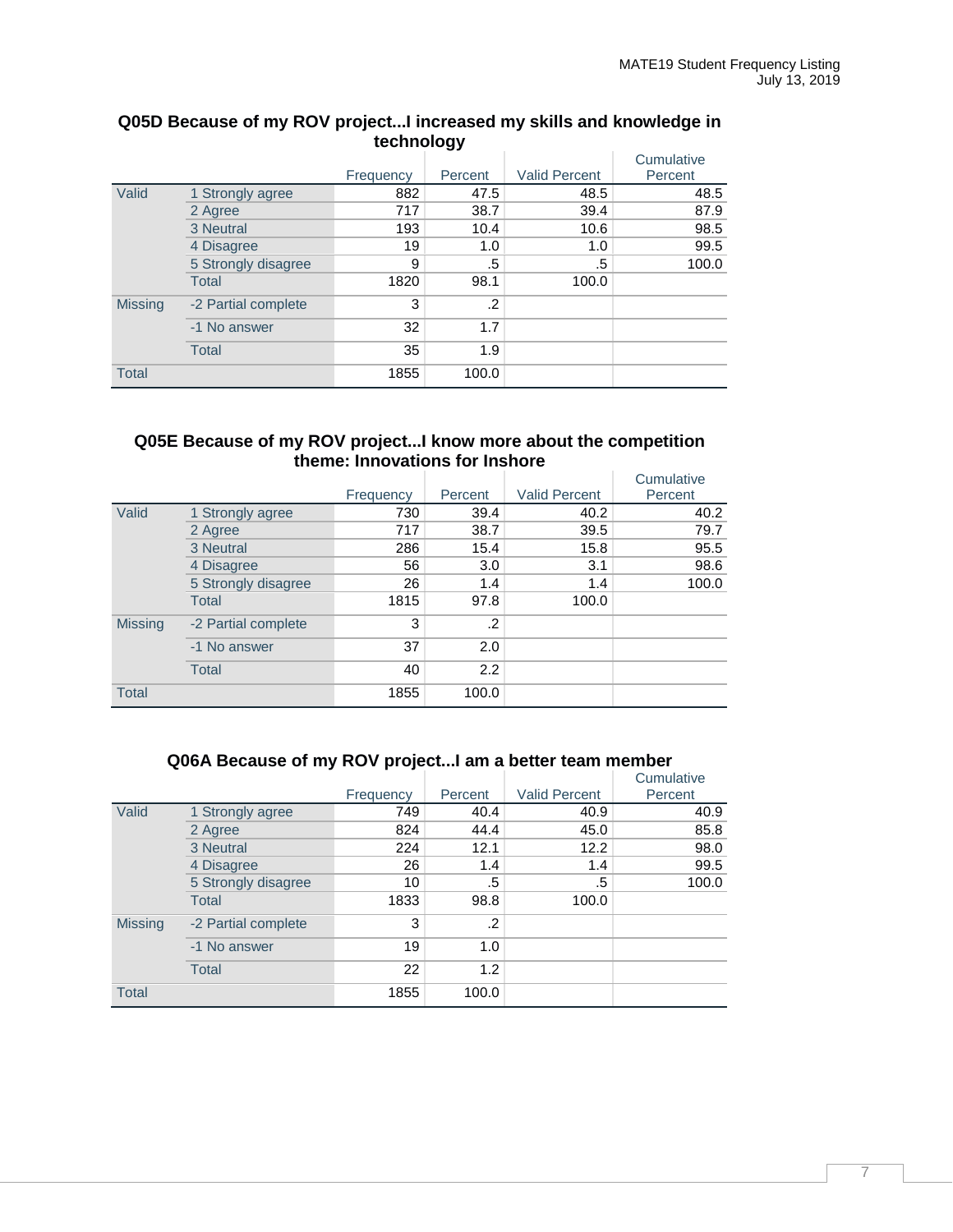|                |                     | Frequency | Percent | <b>Valid Percent</b> | Cumulative<br>Percent |
|----------------|---------------------|-----------|---------|----------------------|-----------------------|
| Valid          | 1 Strongly agree    | 676       | 36.4    | 37.0                 | 37.0                  |
|                | 2 Agree             | 620       | 33.4    | 34.0                 | 71.0                  |
|                | 3 Neutral           | 442       | 23.8    | 24.2                 | 95.2                  |
|                | 4 Disagree          | 66        | 3.6     | 3.6                  | 98.8                  |
|                | 5 Strongly disagree | 21        | 1.1     | 1.2                  | 100.0                 |
|                | Total               | 1825      | 98.4    | 100.0                |                       |
| <b>Missing</b> | -2 Partial complete | 3         | .2      |                      |                       |
|                | -1 No answer        | 27        | 1.5     |                      |                       |
|                | <b>Total</b>        | 30        | 1.6     |                      |                       |
| <b>Total</b>   |                     | 1855      | 100.0   |                      |                       |

## **Q06B Because of my ROV project...I am a better leader**

## **Q06C Because of my ROV project...I am a better problem solver**

|                |                     | Frequency | Percent | <b>Valid Percent</b> | Cumulative<br>Percent |
|----------------|---------------------|-----------|---------|----------------------|-----------------------|
| Valid          | 1 Strongly agree    | 770       | 41.5    | 42.2                 | 42.2                  |
|                | 2 Agree             | 770       | 41.5    | 42.2                 | 84.5                  |
|                | 3 Neutral           | 248       | 13.4    | 13.6                 | 98.1                  |
|                | 4 Disagree          | 26        | 1.4     | 1.4                  | 99.5                  |
|                | 5 Strongly disagree | 9         | .5      | .5                   | 100.0                 |
|                | <b>Total</b>        | 1823      | 98.3    | 100.0                |                       |
| <b>Missing</b> | -2 Partial complete | 3         | $\cdot$ |                      |                       |
|                | -1 No answer        | 29        | 1.6     |                      |                       |
|                | <b>Total</b>        | 32        | 1.7     |                      |                       |
| <b>Total</b>   |                     | 1855      | 100.0   |                      |                       |

## **Q06D Because of my ROV project...I am a better critical thinker**

|                |                     |           |         |                      | Cumulative |
|----------------|---------------------|-----------|---------|----------------------|------------|
|                |                     | Frequency | Percent | <b>Valid Percent</b> | Percent    |
| Valid          | 1 Strongly agree    | 735       | 39.6    | 40.2                 | 40.2       |
|                | 2 Agree             | 731       | 39.4    | 40.0                 | 80.2       |
|                | 3 Neutral           | 313       | 16.9    | 17.1                 | 97.3       |
|                | 4 Disagree          | 35        | 1.9     | 1.9                  | 99.2       |
|                | 5 Strongly disagree | 14        | .8      | .8                   | 100.0      |
|                | <b>Total</b>        | 1828      | 98.5    | 100.0                |            |
| <b>Missing</b> | -2 Partial complete | 3         | .2      |                      |            |
|                | -1 No answer        | 24        | 1.3     |                      |            |
|                | <b>Total</b>        | 27        | 1.5     |                      |            |
| <b>Total</b>   |                     | 1855      | 100.0   |                      |            |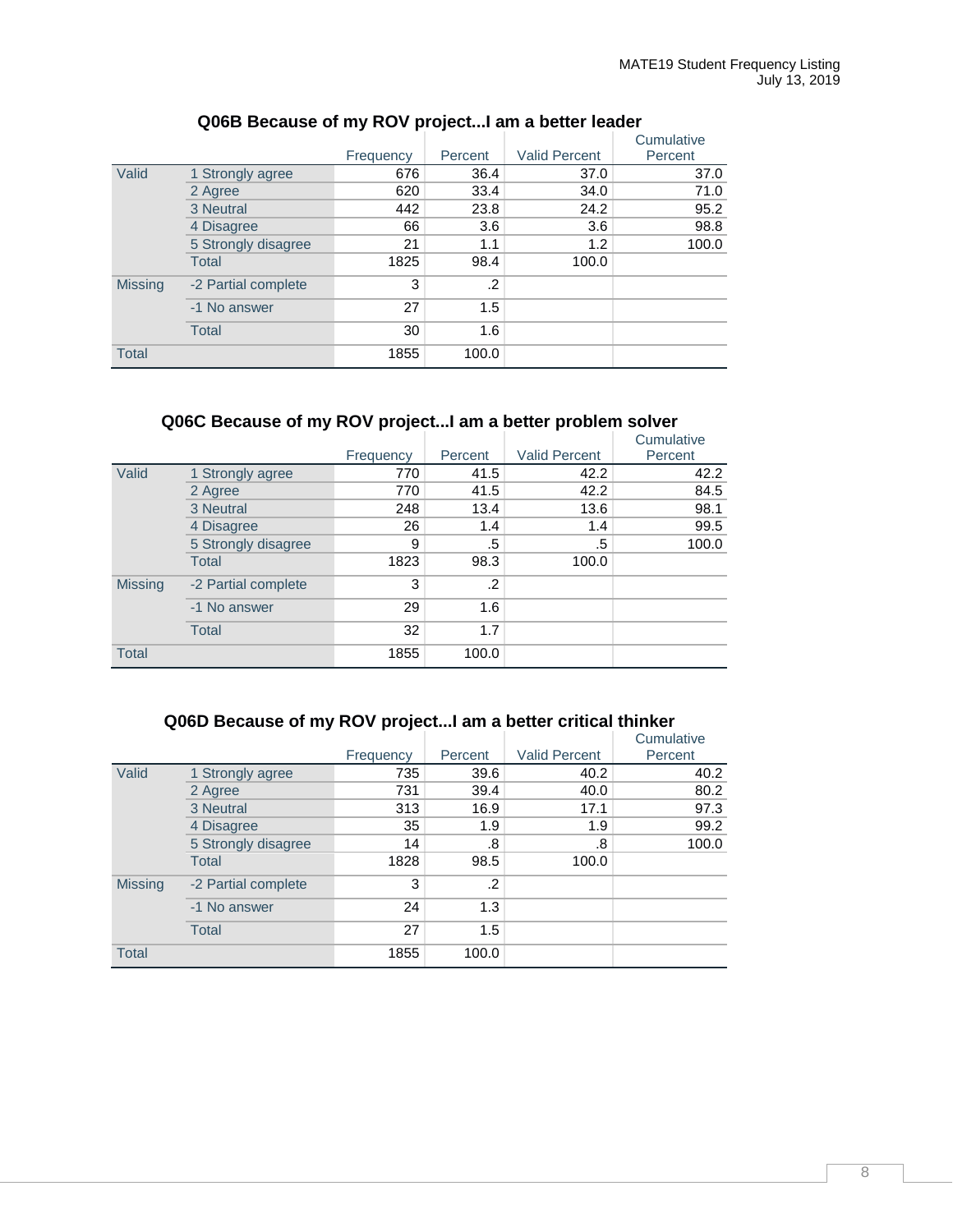|                |                     | Frequency | Percent | <b>Valid Percent</b> | Cumulative<br>Percent |
|----------------|---------------------|-----------|---------|----------------------|-----------------------|
| Valid          | 1 Strongly agree    | 578       | 31.2    | 31.7                 | 31.7                  |
|                | 2 Agree             | 621       | 33.5    | 34.0                 | 65.7                  |
|                | 3 Neutral           | 452       | 24.4    | 24.8                 | 90.4                  |
|                | 4 Disagree          | 118       | 6.4     | 6.5                  | 96.9                  |
|                | 5 Strongly disagree | 57        | 3.1     | 3.1                  | 100.0                 |
|                | Total               | 1826      | 98.4    | 100.0                |                       |
| <b>Missing</b> | -2 Partial complete | 3         | .2      |                      |                       |
|                | -1 No answer        | 26        | 1.4     |                      |                       |
|                | <b>Total</b>        | 29        | 1.6     |                      |                       |
| <b>Total</b>   |                     | 1855      | 100.0   |                      |                       |

## **Q06E Because of my ROV project...I am more organized**

## **Q06F Because of my ROV project...I am more self-confident**

|                |                     |           |         |                      | Cumulative |
|----------------|---------------------|-----------|---------|----------------------|------------|
|                |                     | Frequency | Percent | <b>Valid Percent</b> | Percent    |
| Valid          | 1 Strongly agree    | 678       | 36.5    | 37.1                 | 37.1       |
|                | 2 Agree             | 629       | 33.9    | 34.4                 | 71.5       |
|                | 3 Neutral           | 399       | 21.5    | 21.8                 | 93.3       |
|                | 4 Disagree          | 74        | 4.0     | 4.0                  | 97.4       |
|                | 5 Strongly disagree | 47        | 2.5     | 2.6                  | 99.9       |
|                |                     |           | .1      |                      | 100.0      |
|                | <b>Total</b>        | 1828      | 98.5    | 100.0                |            |
| <b>Missing</b> | -2 Partial complete | 3         | $\cdot$ |                      |            |
|                | -1 No answer        | 24        | 1.3     |                      |            |
|                | <b>Total</b>        | 27        | 1.5     |                      |            |
| <b>Total</b>   |                     | 1855      | 100.0   |                      |            |

#### **Q07 Are you interested in a career in science, technology, engineering, or math?**

|                |                     | Frequency | Percent | <b>Valid Percent</b> | Cumulative<br>Percent |  |  |
|----------------|---------------------|-----------|---------|----------------------|-----------------------|--|--|
| Valid          | 1 Yes               | 1426      | 76.9    | 77.9                 | 77.9                  |  |  |
|                | $2$ No              | 98        | 5.3     | 5.4                  | 83.3                  |  |  |
|                | 3 Not sure          | 306       | 16.5    | 16.7                 | 100.0                 |  |  |
|                | <b>Total</b>        | 1830      | 98.7    | 100.0                |                       |  |  |
| <b>Missing</b> | -2 Partial complete | 4         | $\cdot$ |                      |                       |  |  |
|                | -1 No answer        | 21        | 1.1     |                      |                       |  |  |
|                | <b>Total</b>        | 25        | 1.3     |                      |                       |  |  |
| <b>Total</b>   |                     | 1855      | 100.0   |                      |                       |  |  |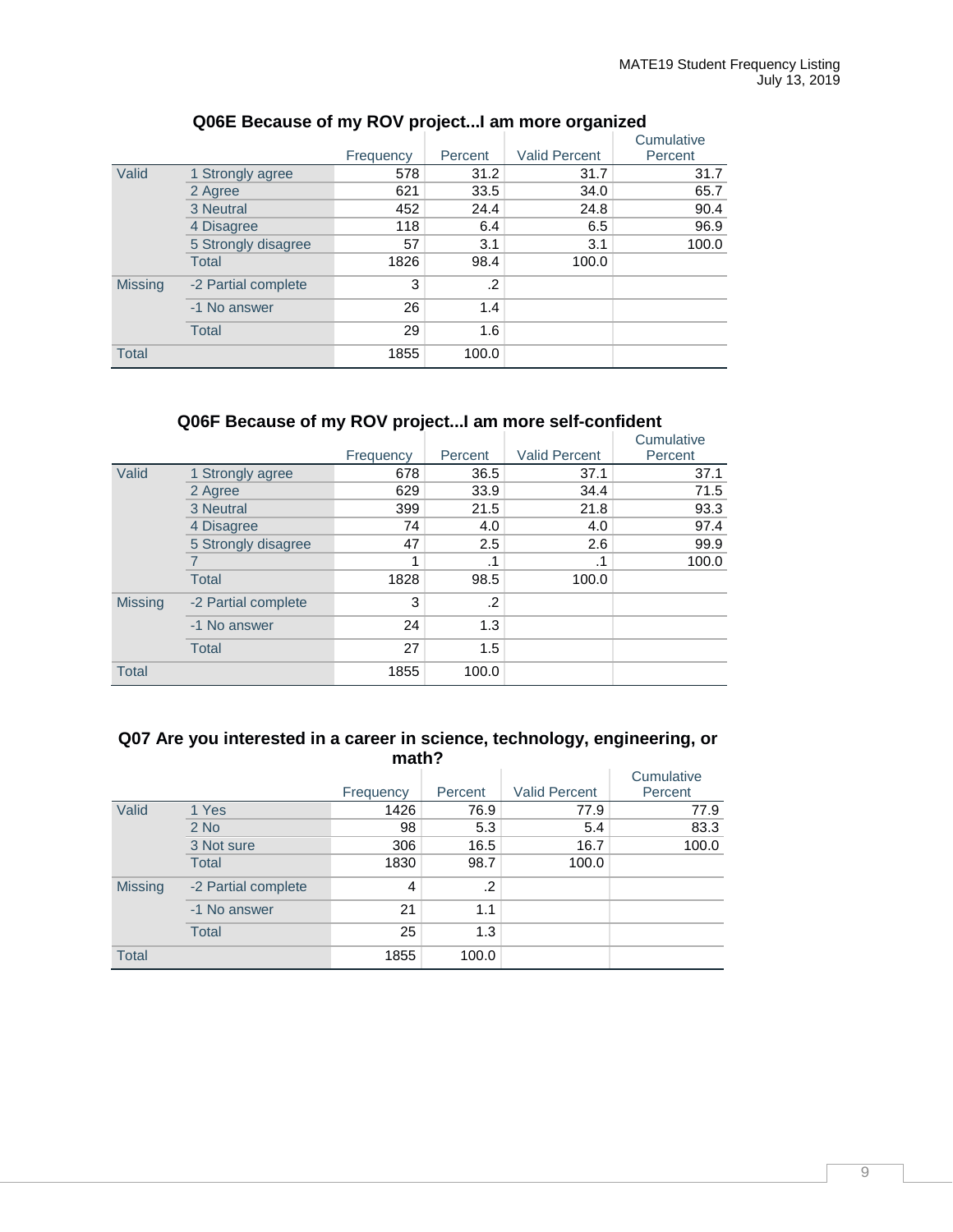|                |                     | Frequency | Percent | <b>Valid Percent</b> | Cumulative<br>Percent |
|----------------|---------------------|-----------|---------|----------------------|-----------------------|
| Valid          | 1 Comments          | 1760      | 94.9    | 100.0                | 100.0                 |
| <b>Missing</b> | -2 Partial complete | 4         | .2      |                      |                       |
|                | -1 No answer        | 91        | 4.9     |                      |                       |
|                | <b>Total</b>        | 95        | 5.1     |                      |                       |
| <b>Total</b>   |                     | 1855      | 100.0   |                      |                       |

## **Q08 What career would you like to have when you finish school?**

#### **Q09 Have you or your school received an award or honor as a result of your ROV project?**

|                |                          | Frequency | Percent   | <b>Valid Percent</b> | Cumulative<br>Percent |
|----------------|--------------------------|-----------|-----------|----------------------|-----------------------|
| Valid          | 1 Yes -- Please describe | 552       | 29.8      | 30.9                 | 30.9                  |
|                | $2$ No                   | 1235      | 66.6      | 69.1                 | 100.0                 |
|                | <b>Total</b>             | 1787      | 96.3      | 100.0                |                       |
| <b>Missing</b> | -2 Partial complete      | 5         | $\cdot$ 3 |                      |                       |
|                | -1 No answer             | 63        | 3.4       |                      |                       |
|                | <b>Total</b>             | 68        | 3.7       |                      |                       |
| <b>Total</b>   |                          | 1855      | 100.0     |                      |                       |

#### **Q09\_1\_o Have you or your school received an award or honor as a result of your ROV project?**

|                |                     |           |         |                      | Cumulative |
|----------------|---------------------|-----------|---------|----------------------|------------|
|                |                     | Frequency | Percent | <b>Valid Percent</b> | Percent    |
| Valid          | 1 Comments          | 546       | 29.4    | 100.0                | 100.0      |
| <b>Missing</b> | -3 Branching skip   | 1205      | 65.0    |                      |            |
|                | -2 Partial complete | 5         | .3      |                      |            |
|                | -1 No answer        | 99        | 5.3     |                      |            |
|                | Total               | 1309      | 70.6    |                      |            |
| <b>Total</b>   |                     | 1855      | 100.0   |                      |            |

#### **Q10 Has your ROV project opened up other education or career opportunities for you (e.g., strengthenedcollege application, scholarship, internship, job offer)?**

|                |                          |           |         |                      | Cumulative |
|----------------|--------------------------|-----------|---------|----------------------|------------|
|                |                          | Frequency | Percent | <b>Valid Percent</b> | Percent    |
| Valid          | 1 Yes -- Please describe | 635       | 34.2    | 35.4                 | 35.4       |
|                | $2$ No                   | 1160      | 62.5    | 64.6                 | 100.0      |
|                | <b>Total</b>             | 1795      | 96.8    | 100.0                |            |
| <b>Missing</b> | -2 Partial complete      | 5         | .3      |                      |            |
|                | -1 No answer             | 55        | 3.0     |                      |            |
|                | <b>Total</b>             | 60        | 3.2     |                      |            |
| <b>Total</b>   |                          | 1855      | 100.0   |                      |            |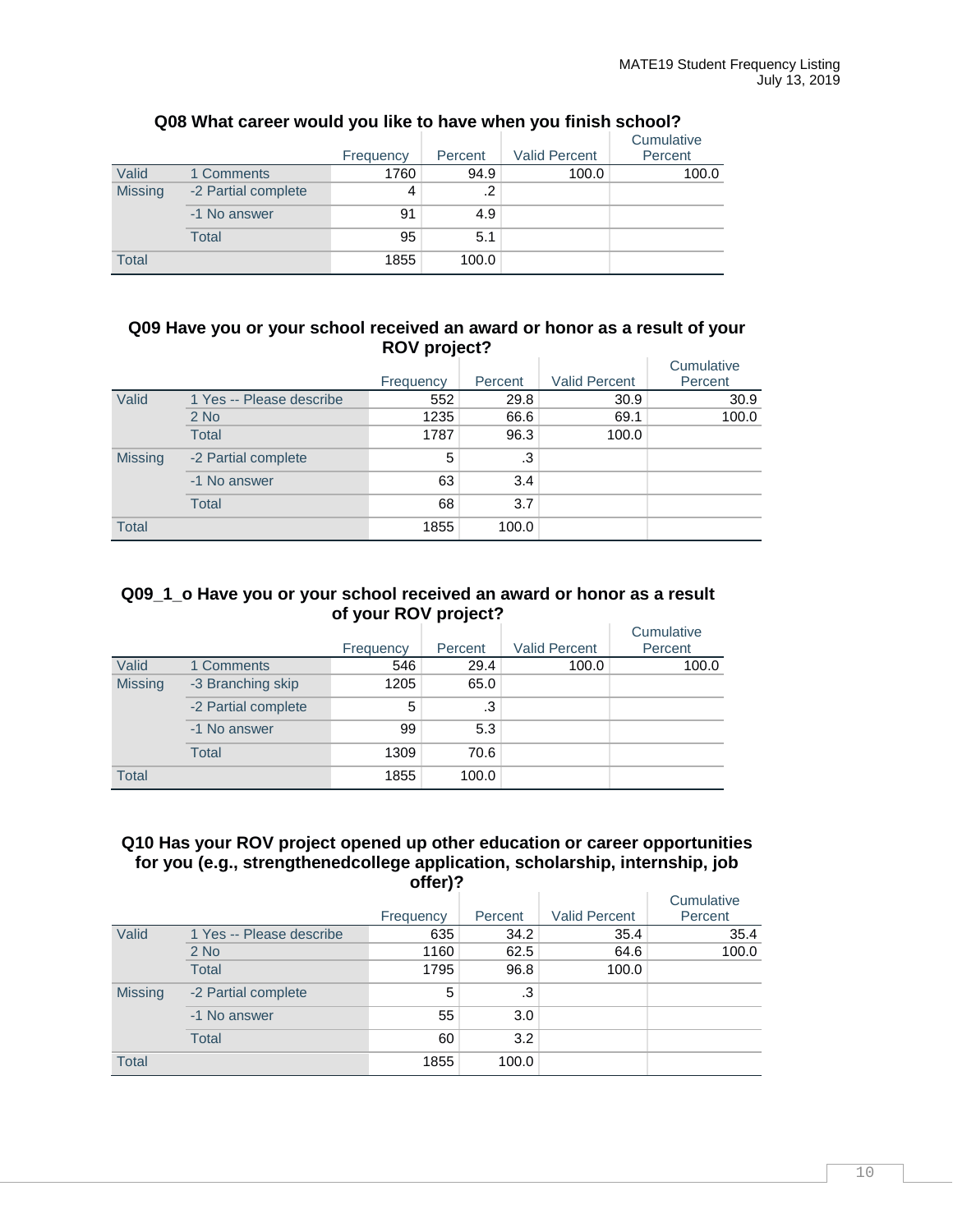|                |                     |           |         |                      | Cumulative |
|----------------|---------------------|-----------|---------|----------------------|------------|
|                |                     | Frequency | Percent | <b>Valid Percent</b> | Percent    |
| Valid          | 1 Comments          | 553       | 29.8    | 100.0                | 100.0      |
| <b>Missing</b> | -3 Branching skip   | 1142      | 61.6    |                      |            |
|                | -2 Partial complete | 5         | .3      |                      |            |
|                | -1 No answer        | 155       | 8.4     |                      |            |
|                | <b>Total</b>        | 1302      | 70.2    |                      |            |
| <b>Total</b>   |                     | 1855      | 100.0   |                      |            |

## **Q10\_1\_o Has your ROV project opened up other education or career opportunities for you**

#### **Q11 What is your grade level? (If you are completing this during the summer, please mark the grade you attended in the school year that just finished.)**

|         |                      |           |         |               | Cumulative        |
|---------|----------------------|-----------|---------|---------------|-------------------|
|         |                      | Frequency | Percent | Valid Percent | Percent           |
| Valid   | 1 1st grade          | 5         | .3      | .3            | $\cdot$ 3         |
|         | 2 2nd grade          | 9         | .5      | .5            | $\boldsymbol{.8}$ |
|         | 3 3nd grade          | 17        | .9      | 1.0           | 1.7               |
|         | 4 4th grade          | 32        | 1.7     | 1.8           | 3.6               |
|         | 5 5th grade          | 45        | 2.4     | 2.5           | 6.1               |
|         | 6 6th grade          | 159       | 8.6     | 9.0           | 15.1              |
|         | 7 7th grade          | 196       | 10.6    | 11.0          | 26.1              |
|         | 8 8th grade          | 228       | 12.3    | 12.9          | 39.0              |
|         | 9 Freshman           | 186       | 10.0    | 10.5          | 49.4              |
|         | 10 Sophomore         | 229       | 12.3    | 12.9          | 62.3              |
|         | 11 Junior            | 237       | 12.8    | 13.4          | 75.7              |
|         | 12 Senior            | 250       | 13.5    | 14.1          | 89.8              |
|         | <b>13 Year 1</b>     | 7         | .4      | .4            | 90.2              |
|         | 14 Year 2            | 6         | .3      | .3            | 90.5              |
|         | 15 College Freshman  | 34        | 1.8     | 1.9           | 92.4              |
|         | 16 College Sophomore | 41        | 2.2     | 2.3           | 94.8              |
|         | 17 College Junior    | 42        | 2.3     | 2.4           | 97.1              |
|         | 18 College Senior    | 51        | 2.7     | 2.9           | 100.0             |
|         | <b>Total</b>         | 1774      | 95.6    | 100.0         |                   |
| Missing | -2 Partial complete  | 5         | .3      |               |                   |
|         | -1 No answer         | 76        | 4.1     |               |                   |
|         | <b>Total</b>         | 81        | 4.4     |               |                   |
| Total   |                      | 1855      | 100.0   |               |                   |

## **Q11\_o What is your grade level? Other**

|                |                     | Frequency | Percent | <b>Valid Percent</b> | Cumulative<br>Percent |
|----------------|---------------------|-----------|---------|----------------------|-----------------------|
| Valid          | 1 Comments          | 44        | 2.4     | 100.0                | 100.0                 |
| <b>Missing</b> | -2 Partial complete | 8         | .4      |                      |                       |
|                | -1 No answer        | 1803      | 97.2    |                      |                       |
|                | Total               | 1811      | 97.6    |                      |                       |
| <b>Total</b>   |                     | 1855      | 100.0   |                      |                       |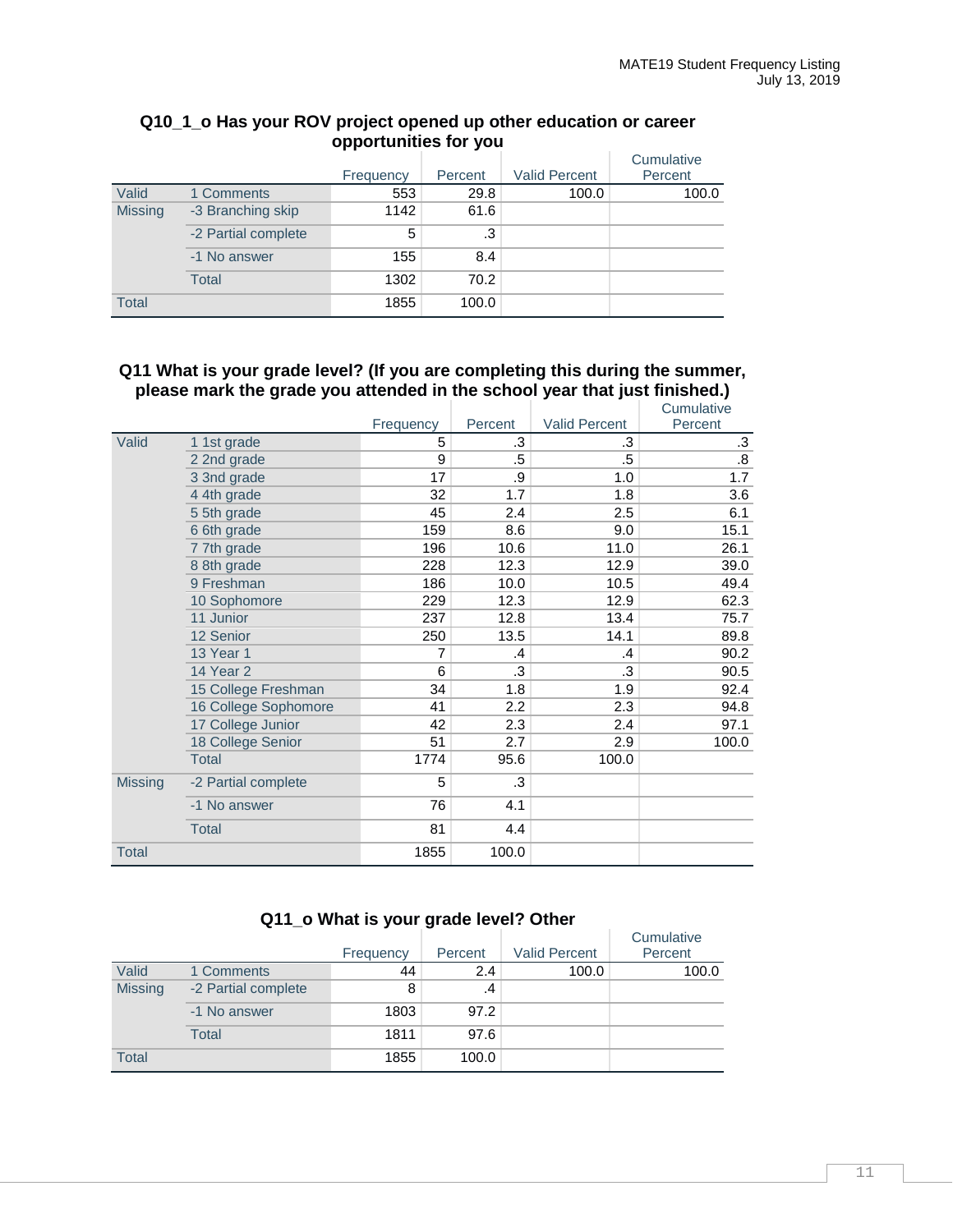|                |                     | Frequency | Percent | <b>Valid Percent</b> | Cumulative<br>Percent |
|----------------|---------------------|-----------|---------|----------------------|-----------------------|
| Valid          | 1 EXPLORER          | 219       | 11.8    | 12.1                 | 12.1                  |
|                | 2 RANGER            | 823       | 44.4    | 45.5                 | 57.6                  |
|                | <b>3 NAVIGATOR</b>  | 219       | 11.8    | 12.1                 | 69.7                  |
|                | 4 SCOUT             | 547       | 29.5    | 30.3                 | 100.0                 |
|                | <b>Total</b>        | 1808      | 97.5    | 100.0                |                       |
| <b>Missing</b> | -2 Partial complete | 5         | .3      |                      |                       |
|                | -1 No answer        | 42        | 2.3     |                      |                       |
|                | <b>Total</b>        | 47        | 2.5     |                      |                       |
| <b>Total</b>   |                     | 1855      | 100.0   |                      |                       |

## **Q12 What competition class did you participate in?**

## **Q13 How many years have you participated in the MATE ROV competition?**

|                |                         | Frequency | Percent | <b>Valid Percent</b> | Cumulative<br>Percent |
|----------------|-------------------------|-----------|---------|----------------------|-----------------------|
| Valid          | 1 This is my first year | 1151      | 62.0    | 63.1                 | 63.1                  |
|                | 2 2 years               | 401       | 21.6    | 22.0                 | 85.1                  |
|                | 3 3 years               | 134       | 7.2     | 7.4                  | 92.5                  |
|                | 4 4 years               | 72        | 3.9     | 3.9                  | 96.4                  |
|                | 5 5 or more years       | 65        | 3.5     | 3.6                  | 100.0                 |
|                | <b>Total</b>            | 1823      | 98.3    | 100.0                |                       |
| <b>Missing</b> | -2 Partial complete     | 5         | .3      |                      |                       |
|                | -1 No answer            | 27        | 1.5     |                      |                       |
|                | <b>Total</b>            | 32        | 1.7     |                      |                       |
| <b>Total</b>   |                         | 1855      | 100.0   |                      |                       |

## **Q14 If you live in the United States, what is your home zip code?**

|                |                     | Frequency | Percent | <b>Valid Percent</b> | Cumulative<br>Percent |
|----------------|---------------------|-----------|---------|----------------------|-----------------------|
| Valid          | 1 Comments          | 1355      | 73.0    | 100.0                | 100.0                 |
| <b>Missing</b> | -2 Partial complete | 5         | .3      |                      |                       |
|                | -1 No answer        | 495       | 26.7    |                      |                       |
|                | Total               | 500       | 27.0    |                      |                       |
| <b>Total</b>   |                     | 1855      | 100.0   |                      |                       |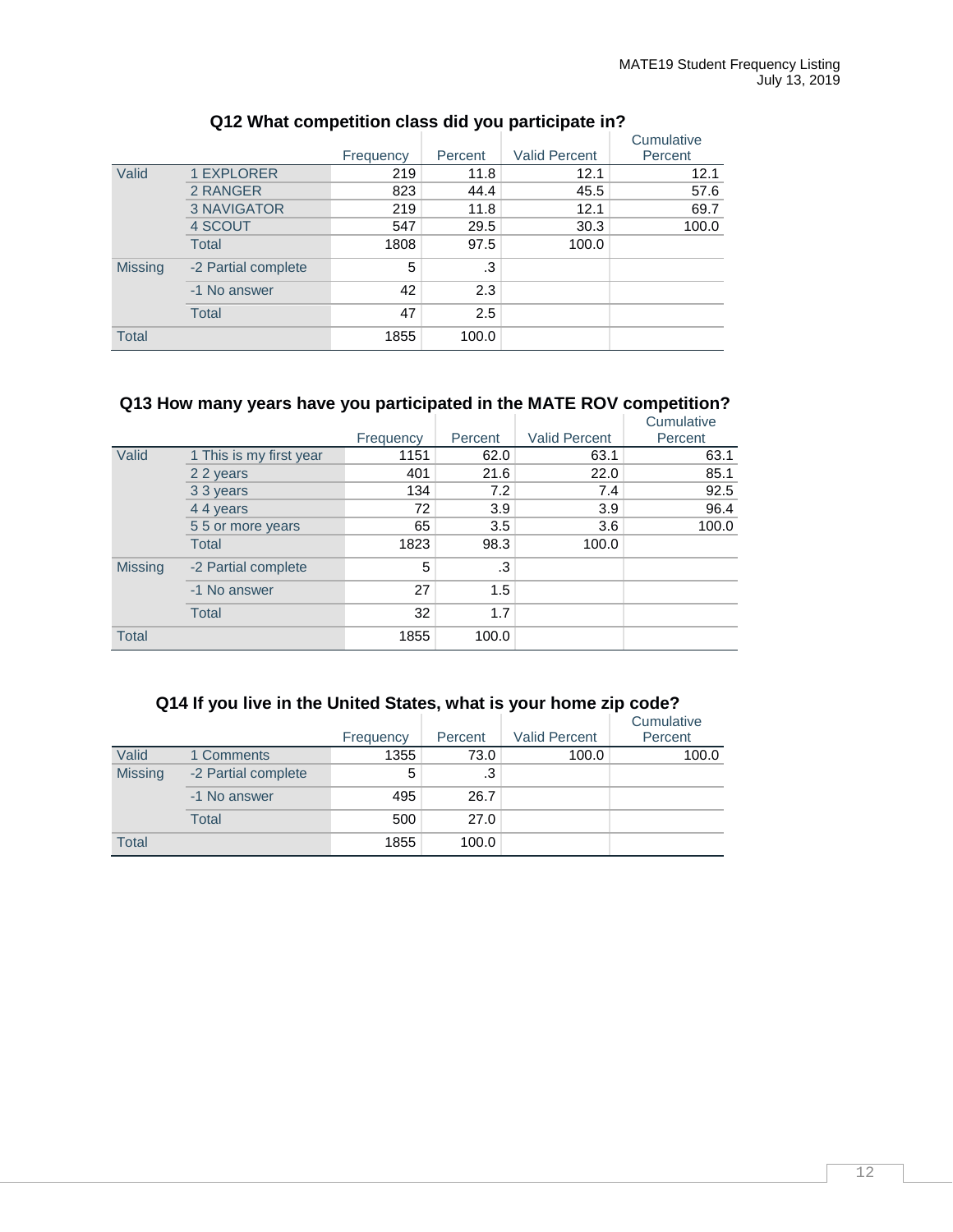|                |                        | Frequency | Percent | <b>Valid Percent</b> | Cumulative<br>Percent |
|----------------|------------------------|-----------|---------|----------------------|-----------------------|
| Valid          | 1 Male                 | 1149      | 61.9    | 63.3                 | 63.3                  |
|                | 2 Female               | 588       | 31.7    | 32.4                 | 95.8                  |
|                | 3 Prefer not to answer | 77        | 4.2     | 4.2                  | 100.0                 |
|                | <b>Total</b>           | 1814      | 97.8    | 100.0                |                       |
| <b>Missing</b> | -2 Partial complete    | 6         | .3      |                      |                       |
|                | -1 No answer           | 35        | 1.9     |                      |                       |
|                | <b>Total</b>           | 41        | 2.2     |                      |                       |
| <b>Total</b>   |                        | 1855      | 100.0   |                      |                       |

## **Q15 What is your gender?**

## **Q16A What would you say best describes your ethnicity? White**

|                |                     | Frequency | Percent | <b>Valid Percent</b> | Cumulative<br>Percent |
|----------------|---------------------|-----------|---------|----------------------|-----------------------|
| Valid          | 1 Yes               | 1145      | 61.7    | 61.9                 | 61.9                  |
|                | $2$ No              | 704       | 38.0    | 38.1                 | 100.0                 |
|                | <b>Total</b>        | 1849      | 99.7    | 100.0                |                       |
| <b>Missing</b> | -2 Partial complete | 6         | .3      |                      |                       |
| <b>Total</b>   |                     | 1855      | 100.0   |                      |                       |

## **Q16B What would you say best describes your ethnicity? African American/Black**

|                |                     | Frequency | Percent | <b>Valid Percent</b> | Cumulative<br>Percent |
|----------------|---------------------|-----------|---------|----------------------|-----------------------|
| Valid          | 1 Yes               | 124       | 6.7     | 6.7                  | 6.7                   |
|                | $2$ No              | 1725      | 93.0    | 93.3                 | 100.0                 |
|                | Total               | 1849      | 99.7    | 100.0                |                       |
| <b>Missing</b> | -2 Partial complete | 6         | .3      |                      |                       |
| <b>Total</b>   |                     | 1855      | 100.0   |                      |                       |

## **Q16C What would you say best describes your ethnicity? Hispanic/Latino/a**

|                |                     |           |         |                      | Cumulative |
|----------------|---------------------|-----------|---------|----------------------|------------|
|                |                     | Frequency | Percent | <b>Valid Percent</b> | Percent    |
| Valid          | 1 Yes               | 269       | 14.5    | 14.5                 | 14.5       |
|                | $2$ No              | 1580      | 85.2    | 85.5                 | 100.0      |
|                | <b>Total</b>        | 1849      | 99.7    | 100.0                |            |
| <b>Missing</b> | -2 Partial complete | 6         | .3      |                      |            |
| <b>Total</b>   |                     | 1855      | 100.0   |                      |            |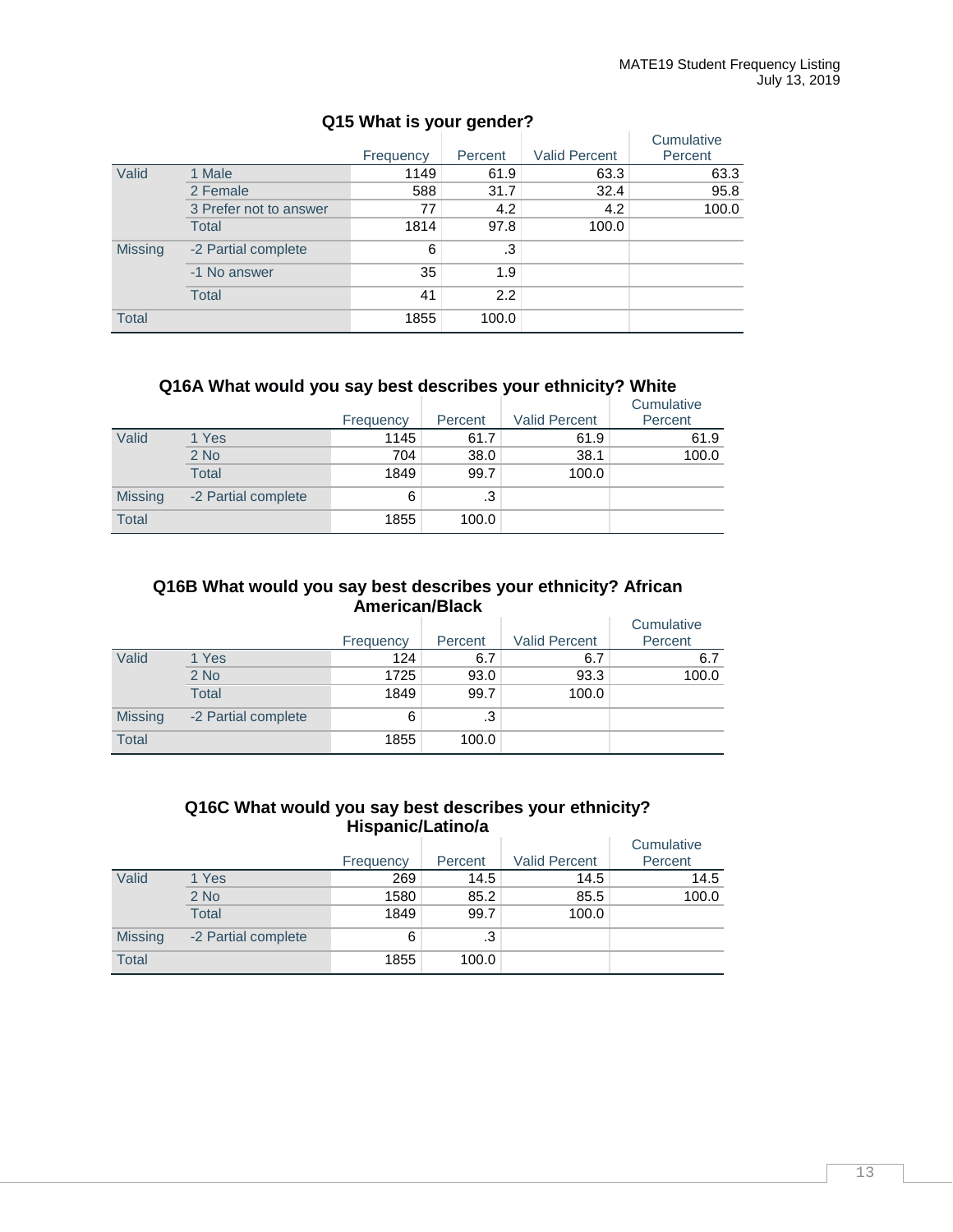|                |                     | Frequency | Percent | <b>Valid Percent</b> | Cumulative<br>Percent |
|----------------|---------------------|-----------|---------|----------------------|-----------------------|
| Valid          | 1 Yes               | 275       | 14.8    | 14.9                 | 14.9                  |
|                | $2$ No              | 1574      | 84.9    | 85.1                 | 100.0                 |
|                | <b>Total</b>        | 1849      | 99.7    | 100.0                |                       |
| <b>Missing</b> | -2 Partial complete | 6         | .3      |                      |                       |
| <b>Total</b>   |                     | 1855      | 100.0   |                      |                       |

## **Q16D What would you say best describes your ethnicity? Asian**

## **Q16E What would you say best describes your ethnicity? Filipino/a**

|                |                     | Frequency | Percent | <b>Valid Percent</b> | Cumulative<br>Percent |
|----------------|---------------------|-----------|---------|----------------------|-----------------------|
| Valid          | 1 Yes               | 35        | 1.9     | 1.9                  | 1.9                   |
|                | $2$ No              | 1814      | 97.8    | 98.1                 | 100.0                 |
|                | <b>Total</b>        | 1849      | 99.7    | 100.0                |                       |
| <b>Missing</b> | -2 Partial complete | 6         | .3      |                      |                       |
| <b>Total</b>   |                     | 1855      | 100.0   |                      |                       |

## **Q16F What would you say best describes your ethnicity? Pacific Islander**

|                |                     | Frequency | Percent | <b>Valid Percent</b> | Cumulative<br>Percent |
|----------------|---------------------|-----------|---------|----------------------|-----------------------|
| Valid          | 1 Yes               | 12        | .6      | .6                   | .6                    |
|                | $2$ No              | 1837      | 99.0    | 99.4                 | 100.0                 |
|                | <b>Total</b>        | 1849      | 99.7    | 100.0                |                       |
| <b>Missing</b> | -2 Partial complete | 6         | .3      |                      |                       |
| <b>Total</b>   |                     | 1855      | 100.0   |                      |                       |

## **Q16G What would you say best describes your ethnicity? American Indian or Alaska Native**

|                |                     | Frequency | Percent | <b>Valid Percent</b> | Cumulative<br>Percent |
|----------------|---------------------|-----------|---------|----------------------|-----------------------|
| Valid          | 1 Yes               | 33        | 1.8     | 1.8                  | 1.8                   |
|                | $2$ No              | 1816      | 97.9    | 98.2                 | 100.0                 |
|                | <b>Total</b>        | 1849      | 99.7    | 100.0                |                       |
| <b>Missing</b> | -2 Partial complete | 6         | .3      |                      |                       |
| <b>Total</b>   |                     | 1855      | 100.0   |                      |                       |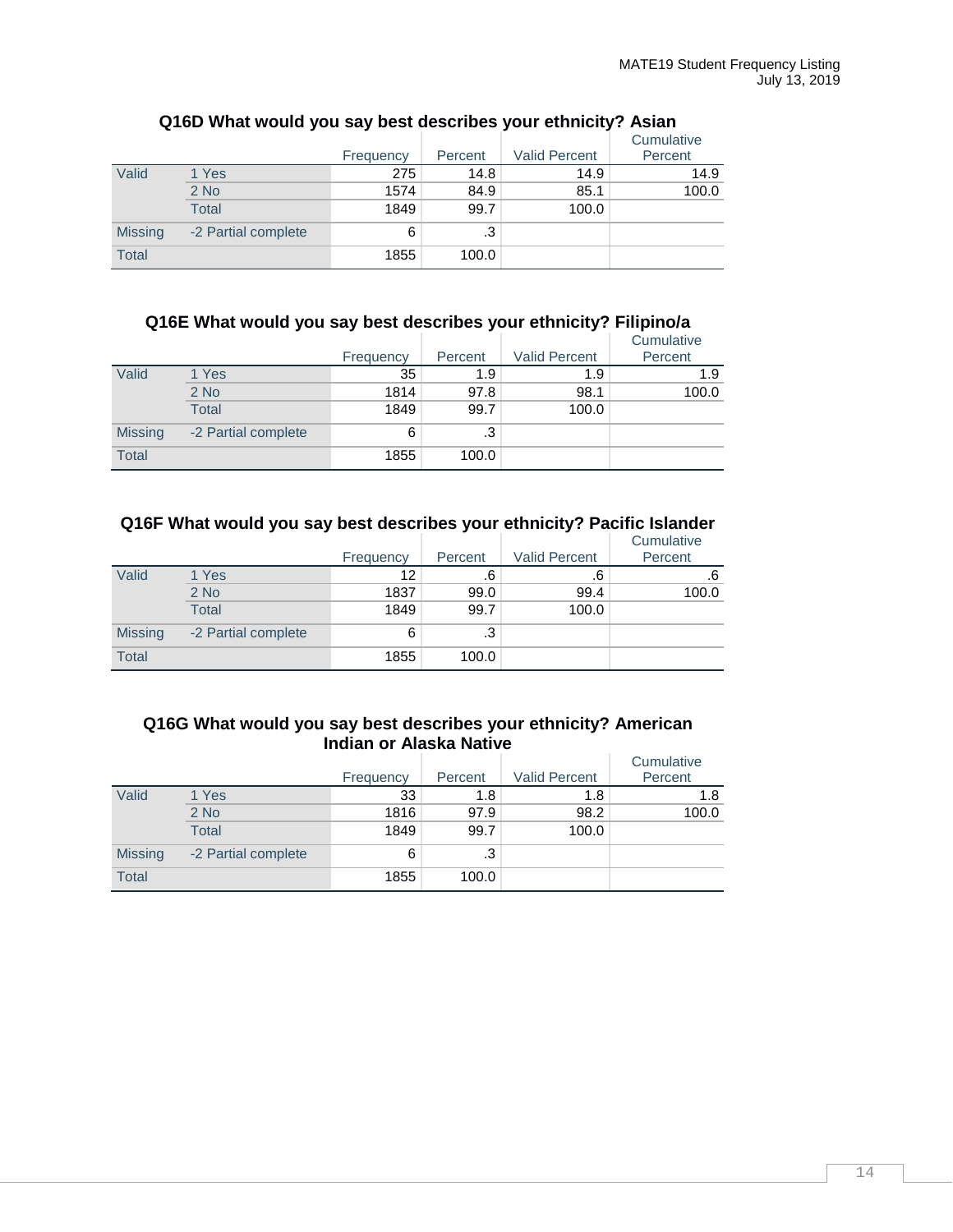| <b>Ethnicities</b> |                     |           |         |                      |                       |  |  |  |
|--------------------|---------------------|-----------|---------|----------------------|-----------------------|--|--|--|
|                    |                     | Frequency | Percent | <b>Valid Percent</b> | Cumulative<br>Percent |  |  |  |
| Valid              | 1 Yes               | 73        | 3.9     | 3.9                  | 3.9                   |  |  |  |
|                    | $2$ No              | 1776      | 95.7    | 96.1                 | 100.0                 |  |  |  |
|                    | <b>Total</b>        | 1849      | 99.7    | 100.0                |                       |  |  |  |
| <b>Missing</b>     | -2 Partial complete | 6         | .3      |                      |                       |  |  |  |
| <b>Total</b>       |                     | 1855      | 100.0   |                      |                       |  |  |  |

# **Q16H What would you say best describes your ethnicity? Multiple**

#### **Q16I What would you say best describes your ethnicity? Other -- Please describe**

|                |                     | Frequency | Percent | <b>Valid Percent</b> | Cumulative<br>Percent |
|----------------|---------------------|-----------|---------|----------------------|-----------------------|
| Valid          | 1 Yes               | 58        | 3.1     | 3.1                  | 3.1                   |
|                | $2$ No              | 1791      | 96.5    | 96.9                 | 100.0                 |
|                | <b>Total</b>        | 1849      | 99.7    | 100.0                |                       |
| <b>Missing</b> | -2 Partial complete | 6         | .3      |                      |                       |
| <b>Total</b>   |                     | 1855      | 100.0   |                      |                       |

## **Q16I\_o What would you say best describes your ethnicity? Other**

|                |                     | Frequency | Percent | <b>Valid Percent</b> | Cumulative<br>Percent |
|----------------|---------------------|-----------|---------|----------------------|-----------------------|
| Valid          | 1 Comments          | 65        | 3.5     | 100.0                | 100.0                 |
| <b>Missing</b> | -2 Partial complete | 8         | .4      |                      |                       |
|                | -1 No answer        | 1782      | 96.1    |                      |                       |
|                | <b>Total</b>        | 1790      | 96.5    |                      |                       |
| <b>Total</b>   |                     | 1855      | 100.0   |                      |                       |

## **Q17 Do you have any disabilities that require accommodations?**

|                |                         | Frequency | Percent | <b>Valid Percent</b> | Cumulative<br>Percent |
|----------------|-------------------------|-----------|---------|----------------------|-----------------------|
| Valid          | 1 Yes                   | 56        | 3.0     | 3.1                  | 3.1                   |
|                | $2$ No                  | 1674      | 90.2    | 92.4                 | 95.5                  |
|                | 3 Prefer not to respond | 81        | 4.4     | 4.5                  | 100.0                 |
|                | <b>Total</b>            | 1811      | 97.6    | 100.0                |                       |
| <b>Missing</b> | -2 Partial complete     | 6         | .3      |                      |                       |
|                | -1 No answer            | 38        | 2.0     |                      |                       |
|                | <b>Total</b>            | 44        | 2.4     |                      |                       |
| <b>Total</b>   |                         | 1855      | 100.0   |                      |                       |